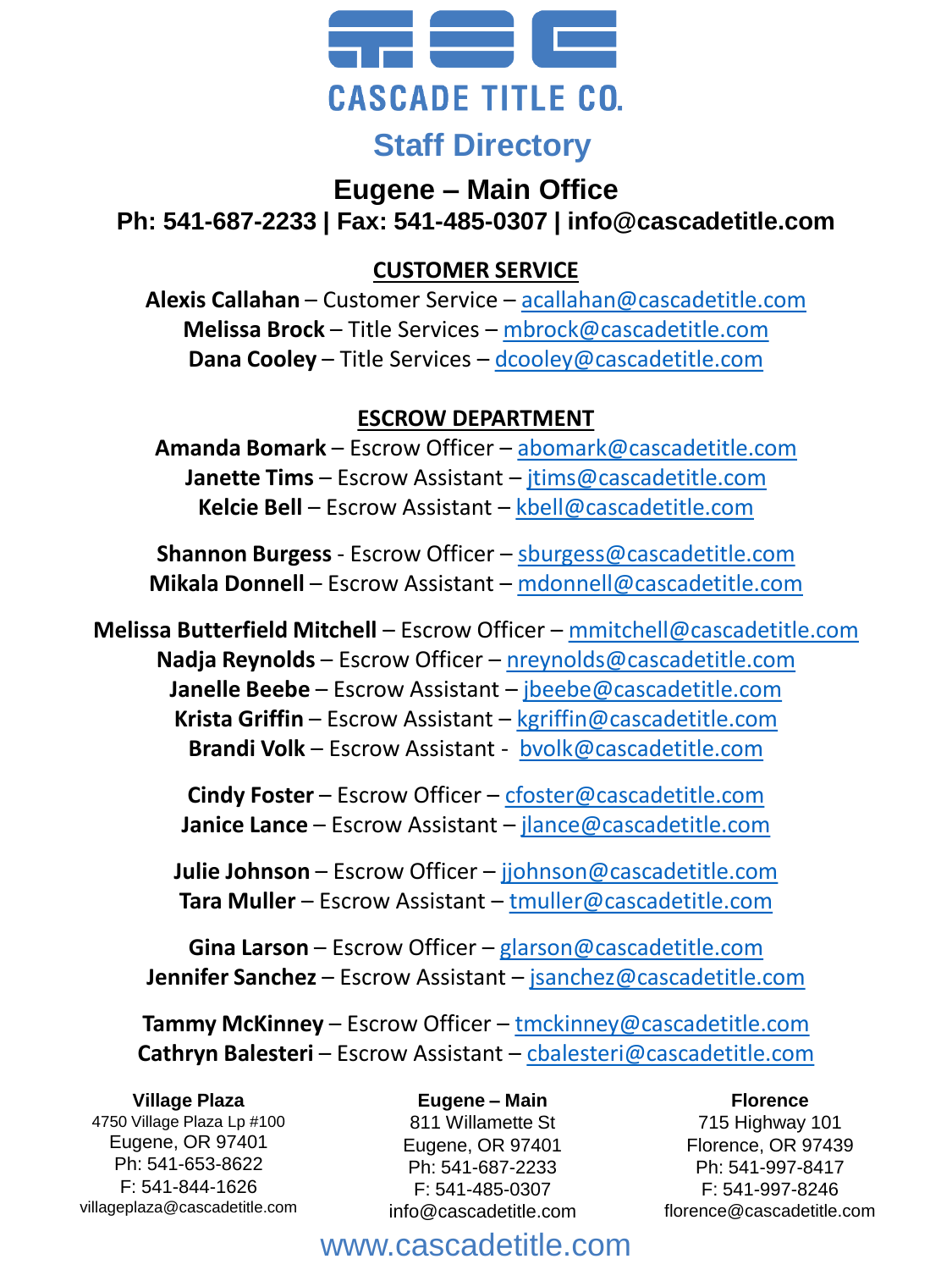

# **Eugene – Main Office Ph: 541-687-2233 | Fax: 541-485-0307 | info@cascadetitle.com**

## **ESCROW DEPARTMENT (cont'd)**

**Dena Mullikin** – Escrow Officer – [dmullikin@cascadetitle.com](mailto:dmullikin@cascadetitle.com) **Rachel McLaughlin** – Escrow Assistant – [rmclaughlin@cascadetitle.com](mailto:rmclaughlin@cascadetitle.com)

**Tina Nault** – Escrow Officer – [tnault@cascadetitle.com](mailto:tnault@cascadetitle.com) **Suzette Hamaker** - Escrow Assistant – [shamaker@cascadetitle.com](mailto:shamaker@cascadetitle.com)

**Sarah Vail** – Escrow Officer – [svail@cascadetitle.com](mailto:svail@cascadetitle.com) **Sarah Peterson** – Escrow Assistant – [speterson@cascadetitle.com](mailto:speterson@cascadetitle.com)

**Ana Kemple** – Escrow Assistant – [akemple@cascadetitle.com](mailto:akemple@cascadetitle.com)

### **ESCROW CONTRACT COLLECTIONS DEPARTMENT**

**Denise Brown** – Collections Manager – [dbrown@cascadetitle.com](mailto:dbrown@cascadetitle.com) **Gwen Bowen** – Collections Officer – [gbowen@cascadetitle.com](mailto:gbowen@cascadetitle.com) **Alex Foreman** – Collections Office – [aforeman@cascadetitle.com](mailto:aforeman@cascadetitle.com)

## **TITLE DEPARTMENT**

**Thomas McMahon** – President – [tmcmahon@cascadetitle.com](mailto:tmcmahon@cascadetitle.com) **Colleen Leahy** – Secretary – [cleahy@cascadetitle.com](mailto:cleahy@cascadetitle.com) **Mary Ashcraft** – Recorder – [mashcraft@cascadetitle.com](mailto:mashcraft@cascadetitle.com) **Kurt Beaty** – Title Officer – [kbeaty@cascadetitle.com](mailto:kbeaty@cascadetitle.com) **Debbie Forstrom** – Title Officer – [dforstrom@cascadetitle.com](mailto:dforstrom@cascadetitle.com) **Debbie Knudsen** – Title Officer – [dknudsen@cascadetitle.com](mailto:dknudsen@cascadetitle.com) **Alexandra Lewis** – Title Officer – [alewis@cascadetitle.com](mailto:alewis@cascadetitle.com) **Susie Lovell** – Title Officer – [slovell@cascadetitle.com](mailto:slovell@cascadetitle.com) **Mike Silvis** – Title Officer – [msilvis@cascadetitle.com](mailto:msilvis@cascadetitle.com) **Tyler York** – Title Officer – [tyork@cascadetitle.com](mailto:tyork@cascadetitle.com)

**Village Plaza** 4750 Village Plaza Lp #100 Eugene, OR 97401 Ph: 541-653-8622 F: 541-844-1626 villageplaza@cascadetitle.com

#### **Eugene – Main**

811 Willamette St Eugene, OR 97401 Ph: 541-687-2233 F: 541-485-0307 info@cascadetitle.com

#### **Florence**

715 Highway 101 Florence, OR 97439 Ph: 541-997-8417 F: 541-997-8246 florence@cascadetitle.com

# www.cascadetitle.com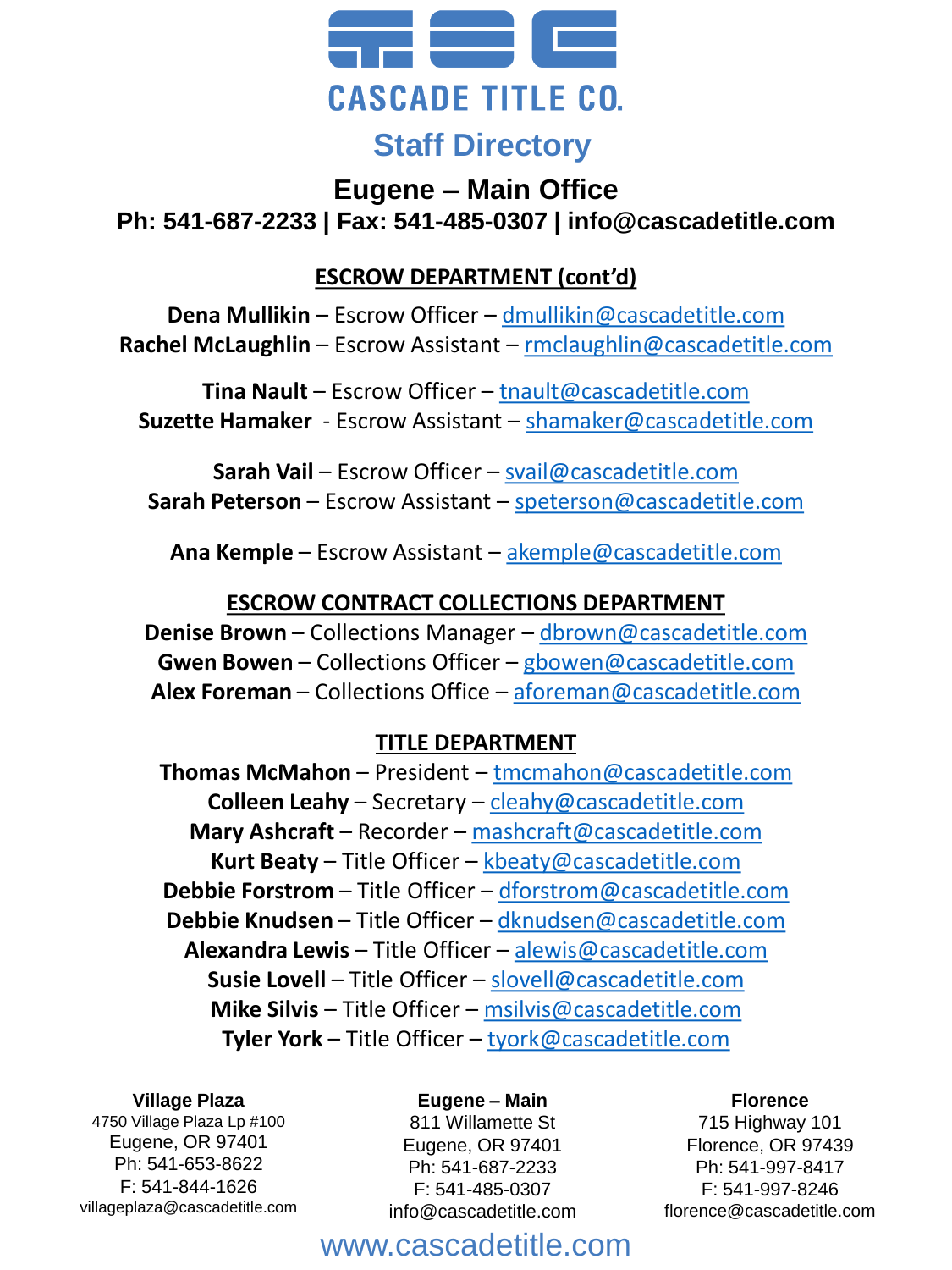

# **Eugene – Main Office**

**Ph: 541-687-2233 | Fax: 541-485-0307 | info@cascadetitle.com**

## **1031 EXCHANGE DEPARTMENT**

**Meghan McMahon**– Exchange Manager – [mmcmahon@cascadetitle.com](mailto:mmcmahon@cascadetitle.com)

## **BUSINESS DEVELOPMENT TEAM**

**Chad Cordell** – Business Development Director – [ccordell@cascadetitle.com](mailto:ccordell@cascadetitle.com) – 541-852-0250 **Taylor Beagle** – Business Development – [tbeagle@cascadetitle.com](mailto:tbeagle@cascadetitle.com) – 541-913-1337 **Cheryl Criswell –** Business Development – [ccriswell@cascadetitle.com](mailto:ccriswell@cascadetitle.com) – 541-225-8528 **Alix Leavitt** – Business Development – [aleavitt@cascadetitle.com](mailto:aleavitt@cascadetitle.com) – 541-359-6372 **Gail Turner** – Business Development – [gturner@cascadetitle.com](mailto:gturner@cascadetitle.com) – 541-913-7241

**Village Plaza**

4750 Village Plaza Lp #100 Eugene, OR 97401 Ph: 541-653-8622 F: 541-844-1626 villageplaza@cascadetitle.com

#### **Eugene – Main**

811 Willamette St Eugene, OR 97401 Ph: 541-687-2233 F: 541-485-0307 info@cascadetitle.com

#### **Florence**

715 Highway 101 Florence, OR 97439 Ph: 541-997-8417 F: 541-997-8246 florence@cascadetitle.com

# www.cascadetitle.com